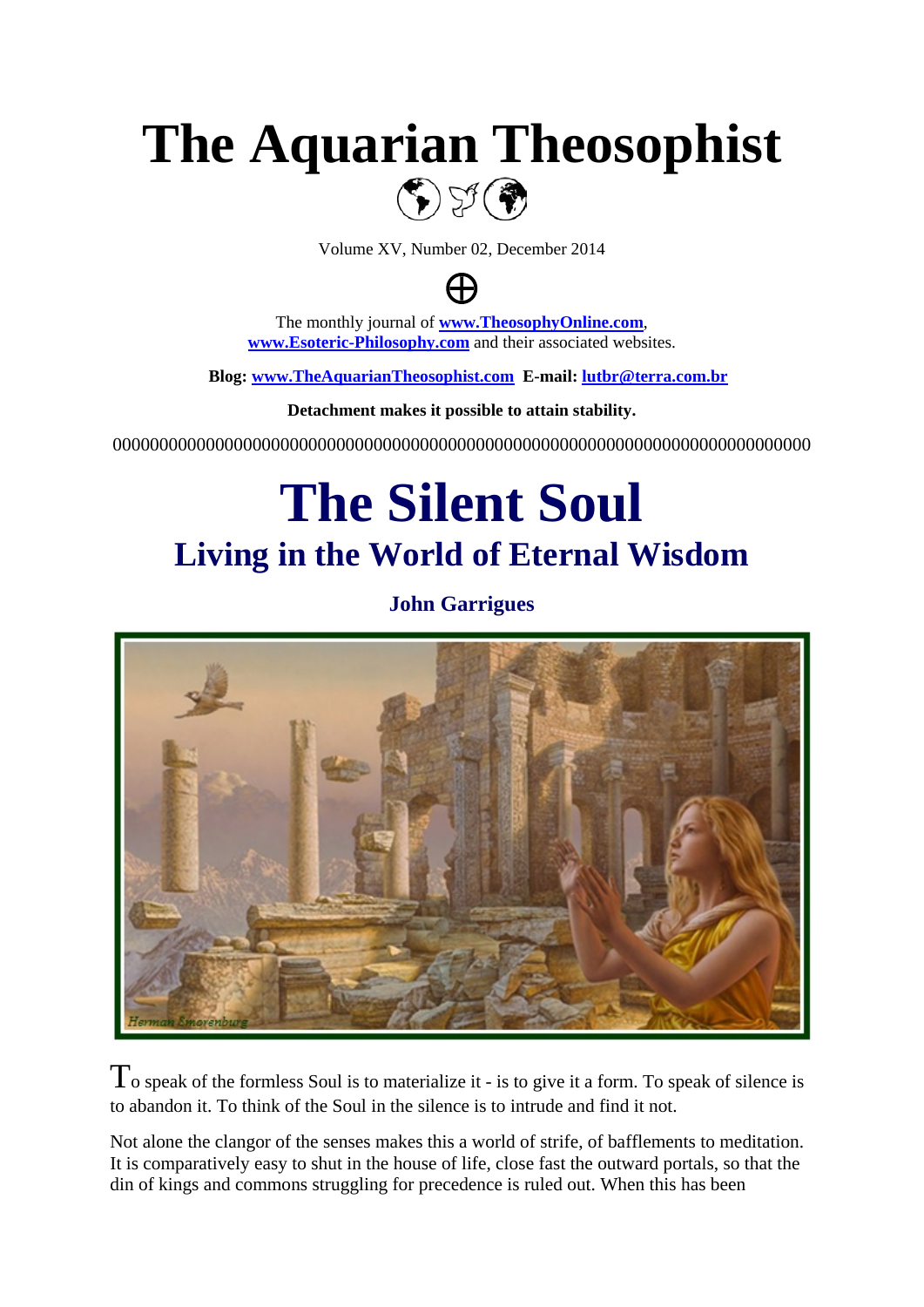intentionally done, then, indeed, does one discover that within one's Self, and not without, is the real field of battle.

Memory, imagination, desire, thought, and feeling, are found to be no mere servants for the Soul's use, but usurpers, traitors, instinctive, rampant, quick with life of their own, which crucify him who is seeking entrance into the silence - the "Hall of Wisdom which lies beyond".

He who cannot command them with the sacramental phrase "peace, be still", must needs taste the bitterness of defeat and despair; must needs go, indeed, into the only silence known to ordinary man, the silence of sleep or death - from which there is no other issue than an unconscious one. Whatever Meditation may mean to the bewildered, this is certain, that it means a *conscious* entering of the silence.

Who can remain at attention while the outer and inner warfare of the Soul goes on - may hope, yet Hope itself but lures the Soul along one or another corridor whose only exit is once more upon the arena of that which is not Soul.

The conscious silence which is Meditation is that unknown world peopled by Soul alone - in which the Soul is a Spectator without a spectacle. Yet, this is a way of speaking of the Unspeakable, in opposed commitments, for silence is beyond any speech, as Soul is beyond all action.

To those whose heart is set on speech, to whom action of some kind is life, Silence is empty a void. To him whose heart is set on the world's end, on the journey's end, Silence is the Soul's habitation. Who enters the silence returns to his own place. The Un-speakable Self there knows that Time, Space, and Causality are but triple names for Silence - the Silence in which is woven the triple thread of all three worlds. In that Silence the "Soul grows as does the holy flower upon the still lagoon".

*[The above text was first published as an anonymous note at the December 1929 edition of "Theosophy" magazine, Los Angeles, p. 84. An analysis of its contents, style and historical context shows the author is John Garrigues.]*

000

### **R. Burnier, on the Value of a Crisis**

Every crisis, whether individual, national or otherwise, is a test evolved by our karmic destiny which offers us the opportunity to make the spiritual part of ourselves shine forth in expressions of brotherhood and truth, untainted by darker influences which might impinge from without. We as Theosophists should stand by the principles to which we declare our affiliation, and we should actively promote attitudes of goodwill and warm brotherhood towards all Nations and peoples without any distinction whatsoever, however trying the circumstances may be.

[Radha Burnier, quoted in "Presidential Address", by N. Sri Ram, in "The Theosophist", Adyar, India, January 1966, p. 217.]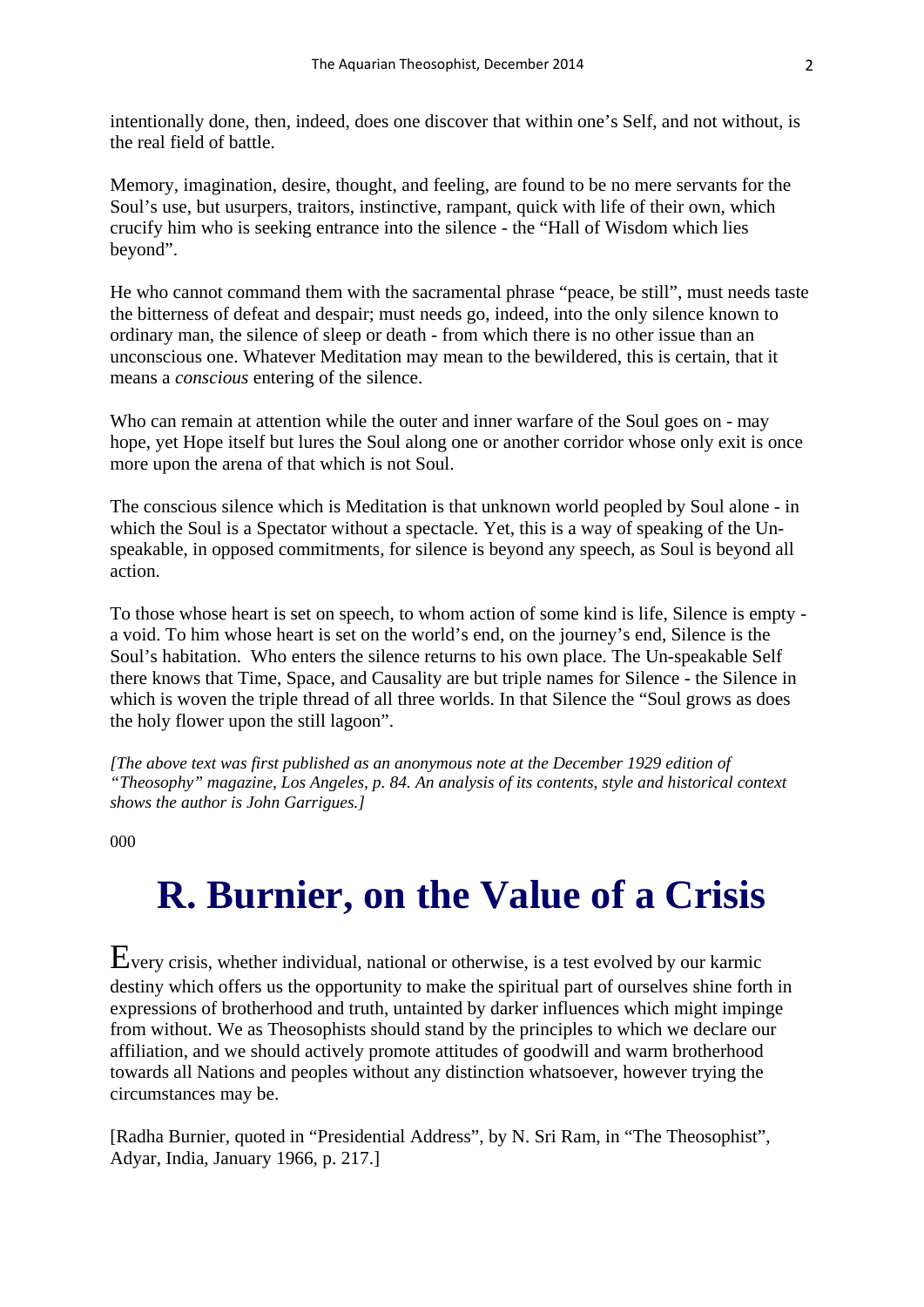# **Awakening in 2015: Questions and Answers on the Event**



#### **1) What is the culminating point?**

It is the practice, on 27 December 2014, of a creative visualization as expressed in the article "Meditation on the Awakening of Mankind".

The text is published at: [http://www.theosophyonline.com/ler.php?id=366#.VJNRhvl\\_uSo](http://www.theosophyonline.com/ler.php?id=366#.VJNRhvl_uSo).

#### **2) How can I participate?**

Calmly do the visualization practice, wherever you are and whenever you find it correct. You can do that individually, with one more person, or in a group. Join the event on Facebook at https://www.facebook.com/events/376488792514161.

#### **3) Can I help the initiative?**

You can share this information with your friends and invite them to participate.

0000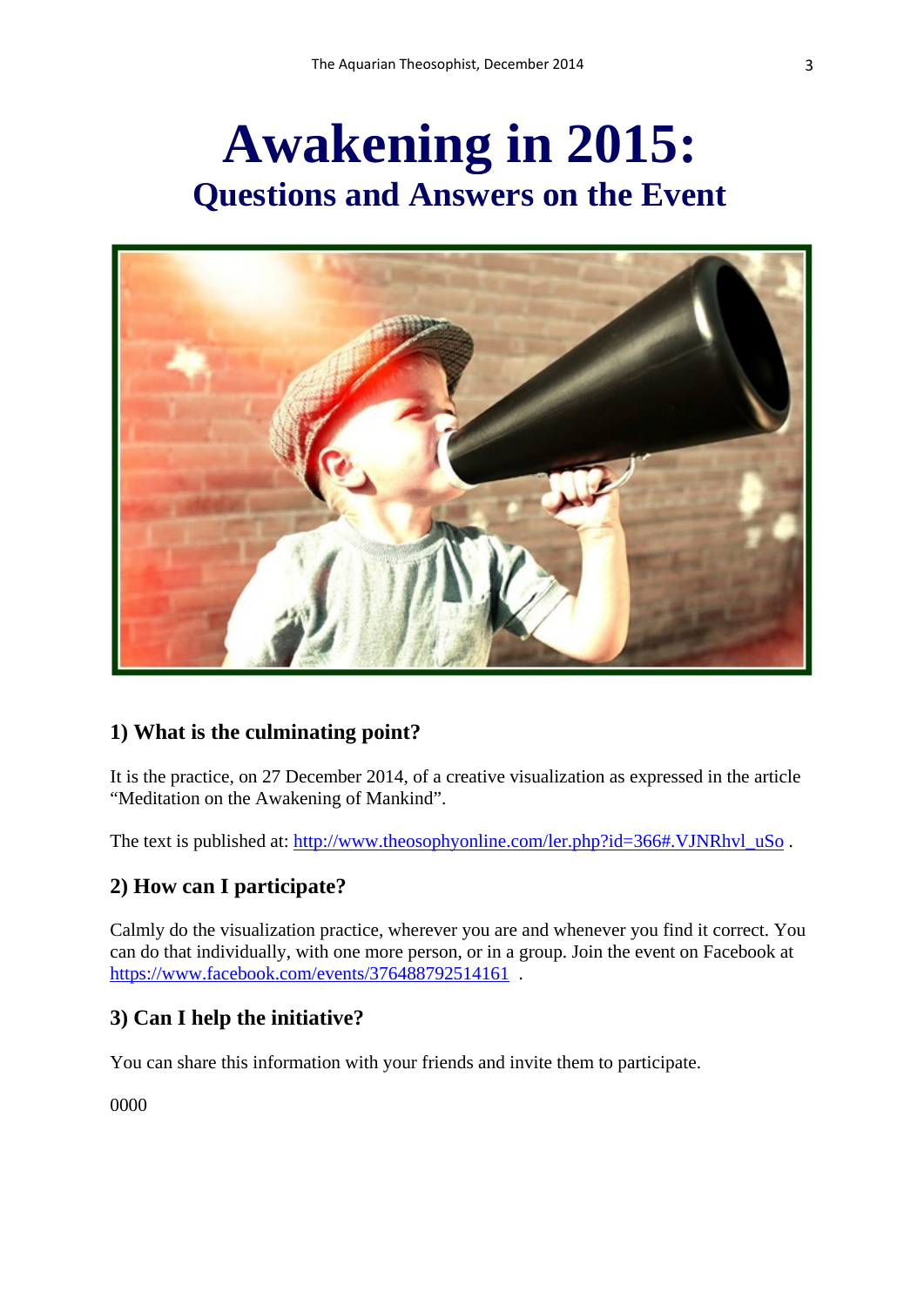### **The Wisdom of the Foolish**

### **Lin Yutang**

I have made a poem which sums up for me the message of Taoistic thought:

*There is the wisdom of the foolish, The gracefulness of the slow, The subtlety of stupidity, The advantage of lying low.* 

This must sound to Christian readers like the Sermon on the Mount, and perhaps seem equally ineffective to them. Lao-tzu gave the Beatitudes a cunning touch when he added: "Blessed are the idiots, for they are the happiest people on earth." Following Lao-tzu's famous dictum that "The greatest wisdom is like stupidity; the greatest eloquence like stuttering", Chuang-tzu says: "Spit forth intelligence."

Liu Chungyüan in the eight century called his neighborhood hill "the Stupid Hill" and the nearby river "the Stupid River". Cheng Panch'iao in the eighteenth century made the famous remark: "It is difficult to be muddle-headed. It is difficult to be clever, but still more difficult to graduate from cleverness into muddle-headedness."

The praise of folly has never been interrupted in Chinese literature. The wisdom of this attitude can at once be understood through the American slang expression: "Don't be too smart." The wisest man is often one who pretends to be a "damn fool".

*[The above paragraphs are reproduced from the book "The Importance of Living", by Lin Yutang, The John Day Company, New York, 1937, 460 pp., see p. 109.]*

### **Anthony de Mello: The Story of the Duckling**

The Sufi saint Shams of Tabriz tells the following story about himself:

*I have been considered a misfit since my childhood. No one seemed to understand me. My own father once said to me, "You are not mad enough to be put in a madhouse, and not withdrawn enough to be put in a monastery. I don't know what to do with you."*

*I replied, "A duck's egg was once put under a hen. When the egg hatched the duckling walked about with the mother hen until they came to a pond. The duckling went straight into the water. The hen stayed clucking anxiously on land. Now, dear father, I have walked into the ocean and find in it my home. You can hardly blame me if you choose to stay on the shore."*

[From the book "The Song of the Bird", by Anthony de Mello, copyright 1982, Image Books-Doubleday, New York, 172 pp., see p. 97.]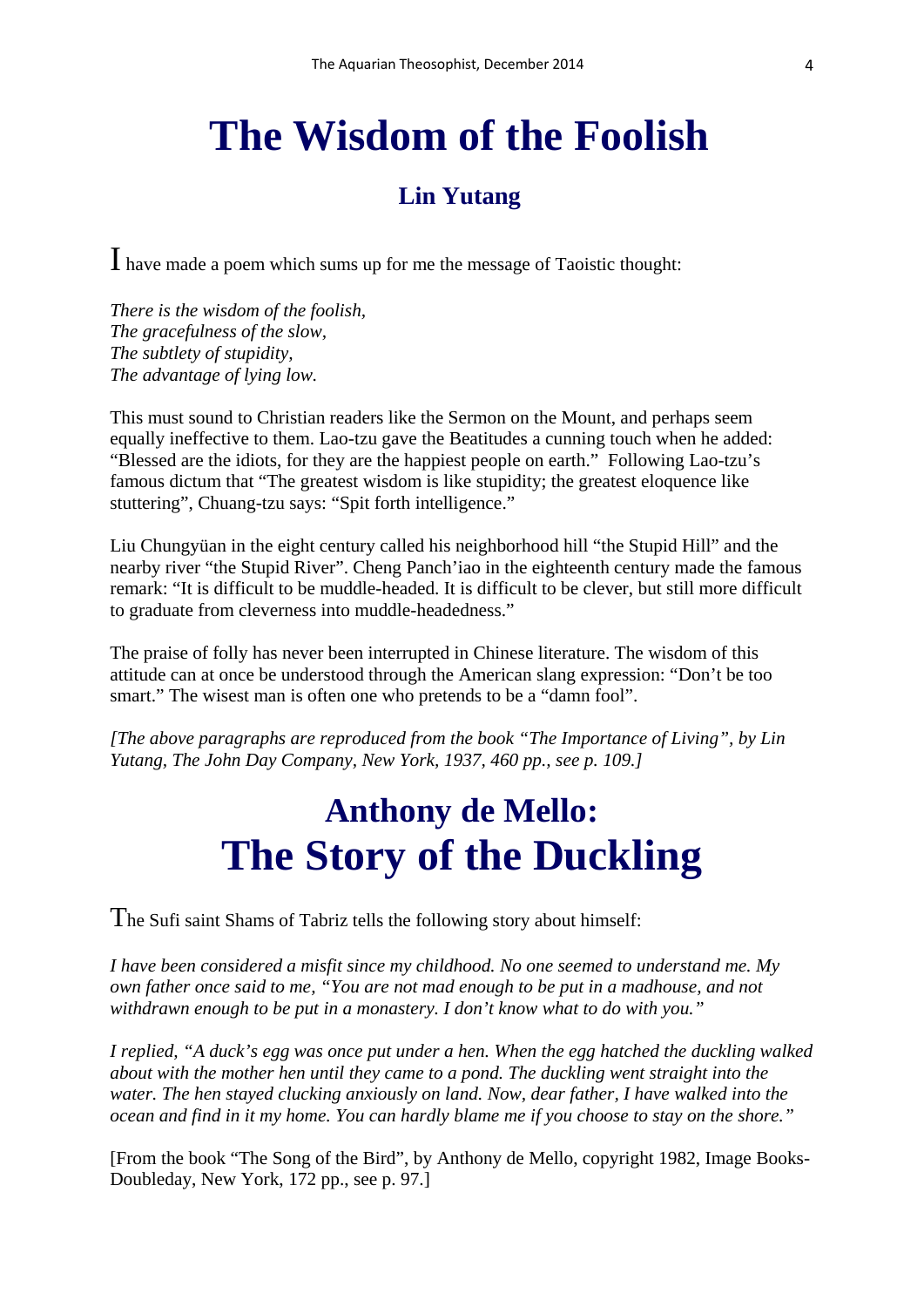### **The Source of Harmony Transcending the False Dilemma Between Hypocrisy and Violence**



Protecting error and fraud under noble excuses invisibly begets violence.

It is easy to detect the relation between pious frauds and organized hatred as one looks at the religious wars and devotional intolerance during the last 2,000 years in human history.

Truthfulness is the source of peace, and this is something theosophists can understand with no great effort.

Hypocrites will try to convince you that the only alternative to hypocrisy is fanaticism. They try to convince themselves that kindness is a matter of diplomacy and that there is no brotherhood higher than falsehood. They see no difference between sincerity and fanaticism, and they are wrong.

A heart-felt sincerity is the Middle Way between sweet lies and utter brutality. Frankness is the alternative to the bipolar disease of "saintly fraud", on one hand, and sheer violence, whether emotional or physical, on the other hand. In order to be honest, however, one must have a stable courage and an enduring love for peace. Patience and creativeness are decisive tools in the building of a lasting harmony.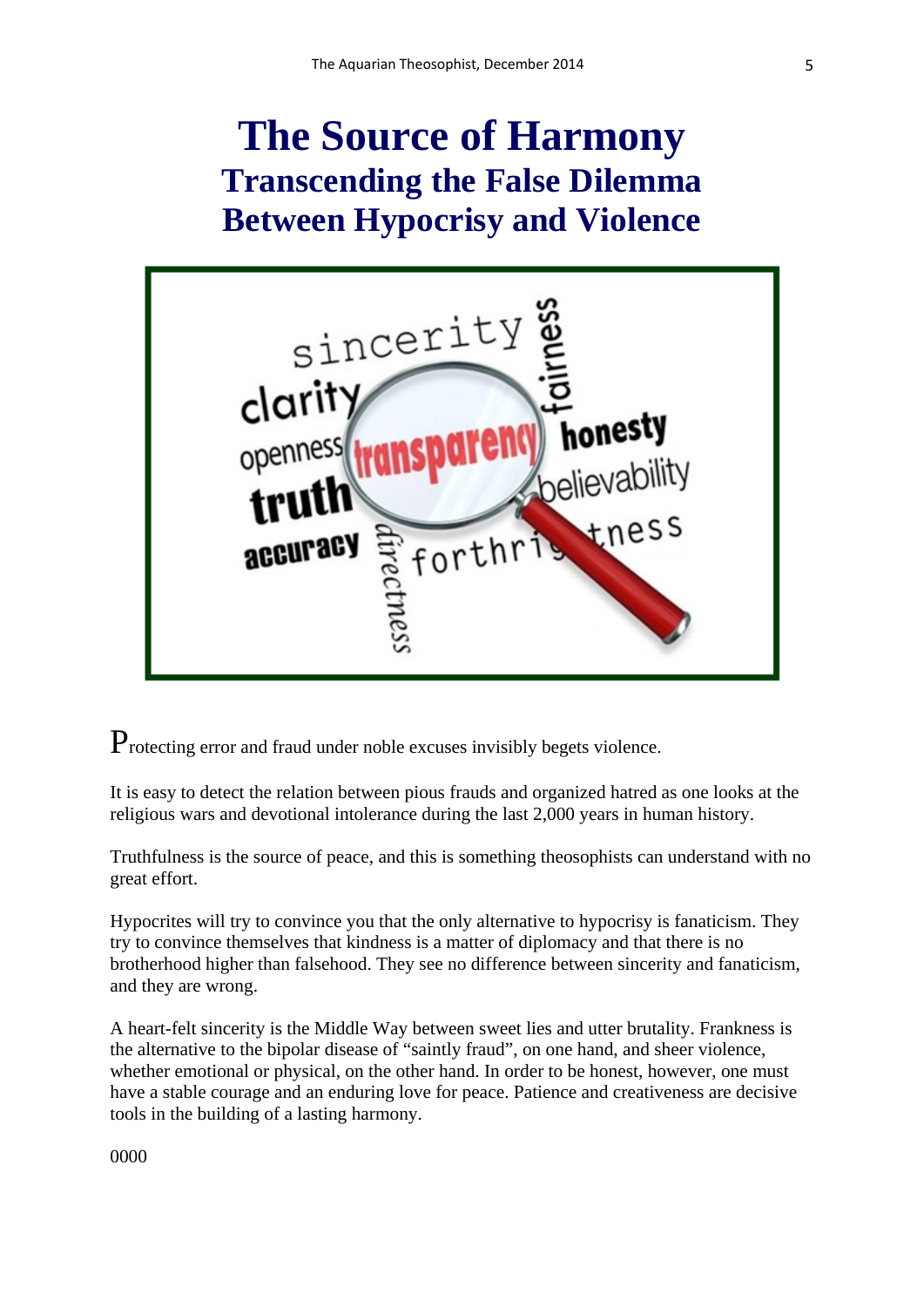### **Theosophy in the Ancient World: Twelve Fragments from Musonius**



**Hard work is not a bad thing, says the neo-stoic philosopher Musonius Rufus** 

### **An Editorial Note:**

The following fragments were selected and translated from the volume "Tabla de Cebes - Musonio Rufo, Disertaciones, Fragmentos Menores, Epicteto, Manual, Fragmentos", Editorial Gredos, Madrid, 1995, 250 pp. We indicate the page number at the end of each quotation. Stoic philosopher Musonius Rufus lived from 28 C.E. through 100 C.E. (C.C.A.)

000

1) To be a philosopher is the same as to be good. (p. 60)

2) Philosophy consists in dedicating oneself to perfect honesty and nothing else. (p. 59)

3) Virtue is not a theoretical science, only. It is also practical, just like Medicine and Music are. (p. 59)

4) Why should men research and investigate how to live better, which is the aim of philosophy, and not women? Is it perchance convenient that men should be good, and women should not? (p. 77)

5) It is not possible to live today in a correct manner unless we live it as if it were our last day alive. (p. 149)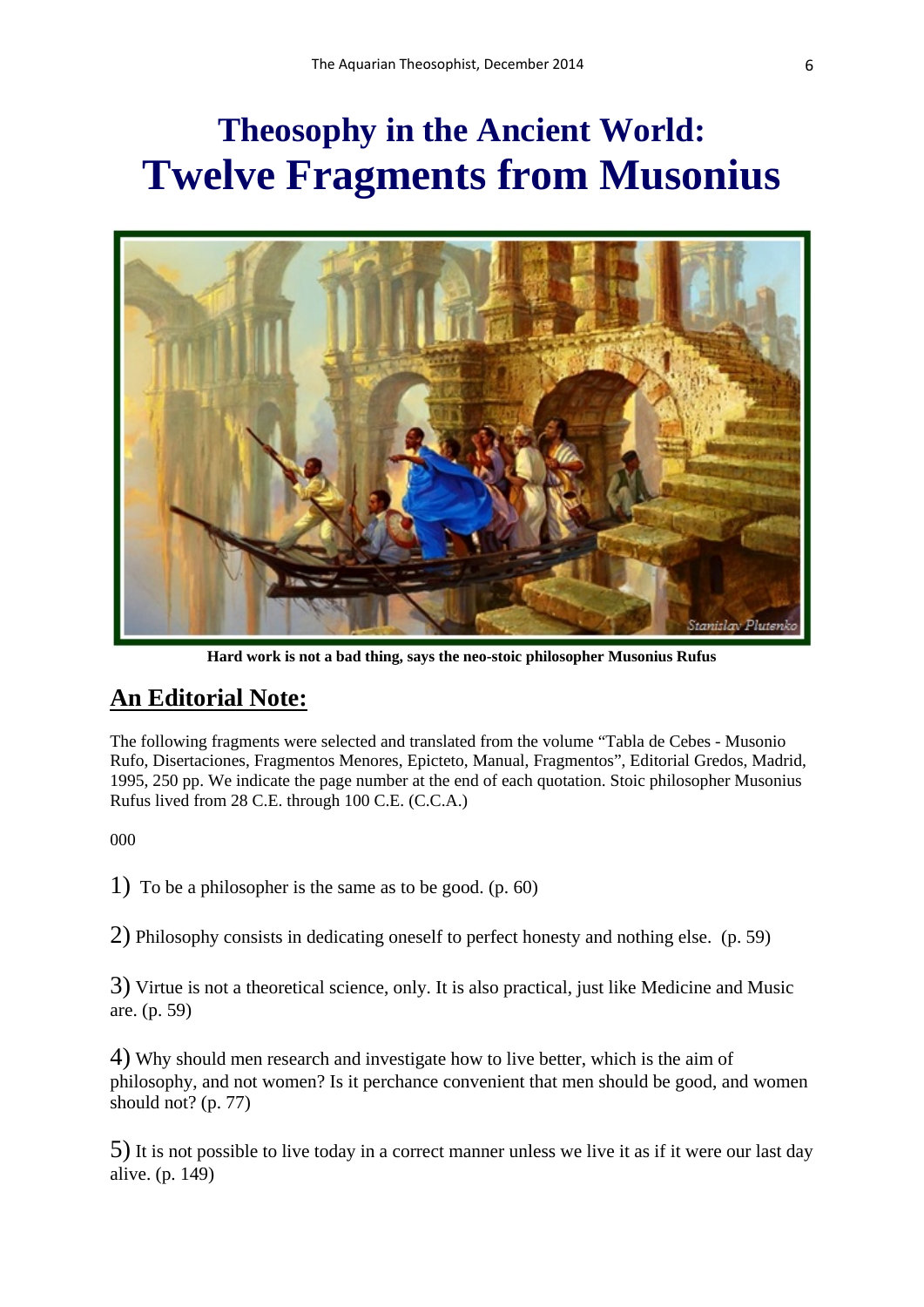*This sentence by Musonius Rufus got famous since it was adopted by Marcus Aurelius, the emperorphilosopher of Ancient Rome, in his "Meditations". In fact, Musonius taught Epictetus (55 C.E.-135 C.E.), and Epictetus taught Marcus Aurelius (121 C.E.-180 C.E.). In the 20h century, Carlos Castaneda adopted the same idea in his own books.*

6) Why do we complain about politicians, if we are often worse than them? We have similar impulses to theirs, in different contexts. (p. 149)

7) You will deserve the respect of all, if you start by having respect for yourself in the first place. (p. 151)

8) If you want to stay above all within that which is correct, don't get sad or irritated by circumstances. Think of the many things that have happened to you not according to your wishes, but according to what is correct. (p. 150)

9) That pleasure is not good in itself is not easily perceived at once, because pleasure stimulates desire as if it were a good thing. But if we adopt as a main and known premise the idea that every good thing is preferable, and if we add to it a second, known premise, which says that some pleasures are not preferable, we will have demonstrated then that pleasure is not good in itself. (p. 72)

10) ... And the fact that hard work is not an evil thing does not seem to be acceptable at first; the opposite seems to be more convincing; that to work is a bad thing. But if we adopt a major and self-evident premise, that one ought to avoid every evil, and we add to it another and even more evident premise, that many forms of work must not be avoided, then we come to the conclusion that hard work is not a bad thing. (p. 72)

11) It is not necessary for the master of a philosopher to teach a great amount of reasonings and demonstrations; but he should talk about each topic in the right time. He must adjust his speech to the discernment of the students. He must use effective ideas that cannot be easily refuted, and above all, he must talk about that which is most useful, and act in accordance with what he talks. This is the way to lead his hearers. (p. 74)

12) ... As to the student, he must concentrate on what is said to him [by the teacher]. On one hand his goal must be not to allow a mistake to remain unseen, and to admit his own mistakes; and on the other hand - by Zeus! -, he must not wish to listen to long demonstrations regarding truth, but clear demonstrations instead. (p. 74)

*"Not to allow a mistake to remain unseen". That must include mistakes made by the teacher. The student is not supposed to renounce his own discernment (limited as it may be). True teachers respect that; and they never pose as perfect.*

### **The Middle East plays a central role** in the karma and

dharma of present civilization, and theosophy holds one or two keys to its dilemmas. Interreligious harmony is of the essence. And there is no future for anti-Semitism or disrespect regarding the Jewish nation, in the future civilization of universal brotherhood.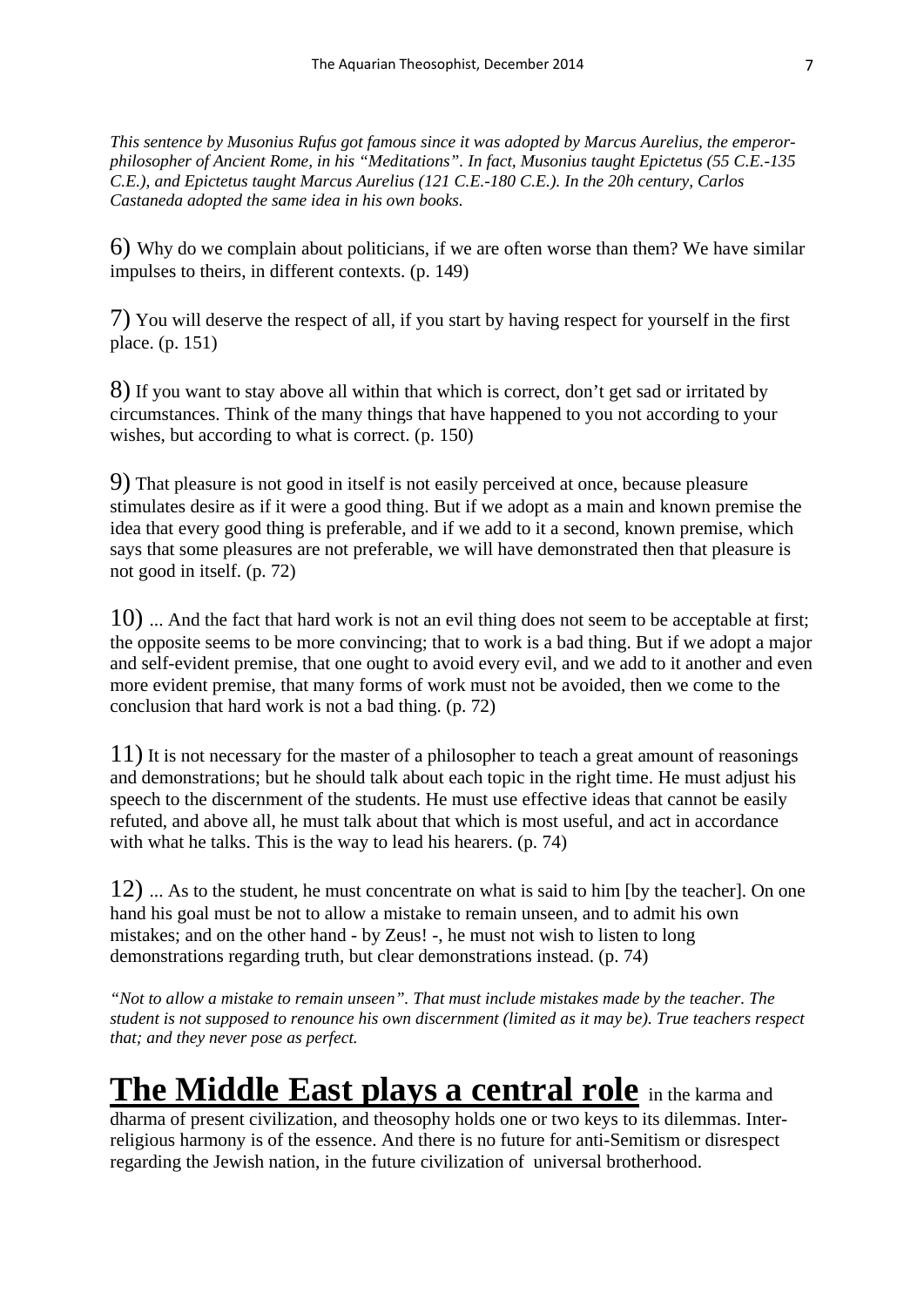### **When China Learns From Its Past Ancient Traditions Are Helping the Re-Birth of an Ecological Civilization**

#### **Joaquim Soares**

Present-day civilization is becoming increasingly unsustainable due to its materialism. As the planetary transition intensifies, nations face deep challenges. At the same time a silent regenerative process is on the way, and although many of its external aspects are not pleasant, they are necessary.

A new approach to life is the goal of many citizens around the world. Among the signs of disorientation, healthy trends are shaping the civilization of the future.

China is a central actor in the world scenario. With a population of 1.3 billion people, the country is facing an unprecedented ecological crisis, with the destruction of huge areas of natural landscapes and record levels of pollution. However, Chinese government is determined to face the problem. Recently, China and the US reached an historical agreement to cut carbon emissions. This was no isolated decision. One of the Chinese strategies to tackle environmental issues has been stimulating a revival of ancient philosophies as Taoism, Confucianism and Buddhism. A video report at PBS's website says:

"China's massive environmental crisis has its traditionally secular state looking to religion to encourage deeper values, more compassion towards nature, and the creation of what some governmental officials are calling ʻan ecological civilization'."**[1]**

A Chinese diplomat said in the interview:

"What we think in our hearts and minds will determine the state of the environment. Traditional Chinese culture promotes harmony between man and nature and encourages limited consumption and a simple way of life. We support this. We don't oppose taking from nature. We do oppose over-exploitation. We want gold mountain, but we also want clear water and green mountain."

As the planet enters a new cycle, citizens of good-will are being called to accept their coresponsibility for the future of the planet.**[2]** They will do what must be done. It should be no surprise if in the next decades the karmic acceleration leads entire nations to adopt theosophical and ancient philosophical concepts as guiding principles to an ethical, social and ecological regeneration. China should not be an exception.

#### NOTES:

**[1]** See "China, Buddhism, and the Environment" at: http://www.pbs.org/wnet/religionandethics/2014/10/24/october-24-2014-china-buddhismenvironment/24431/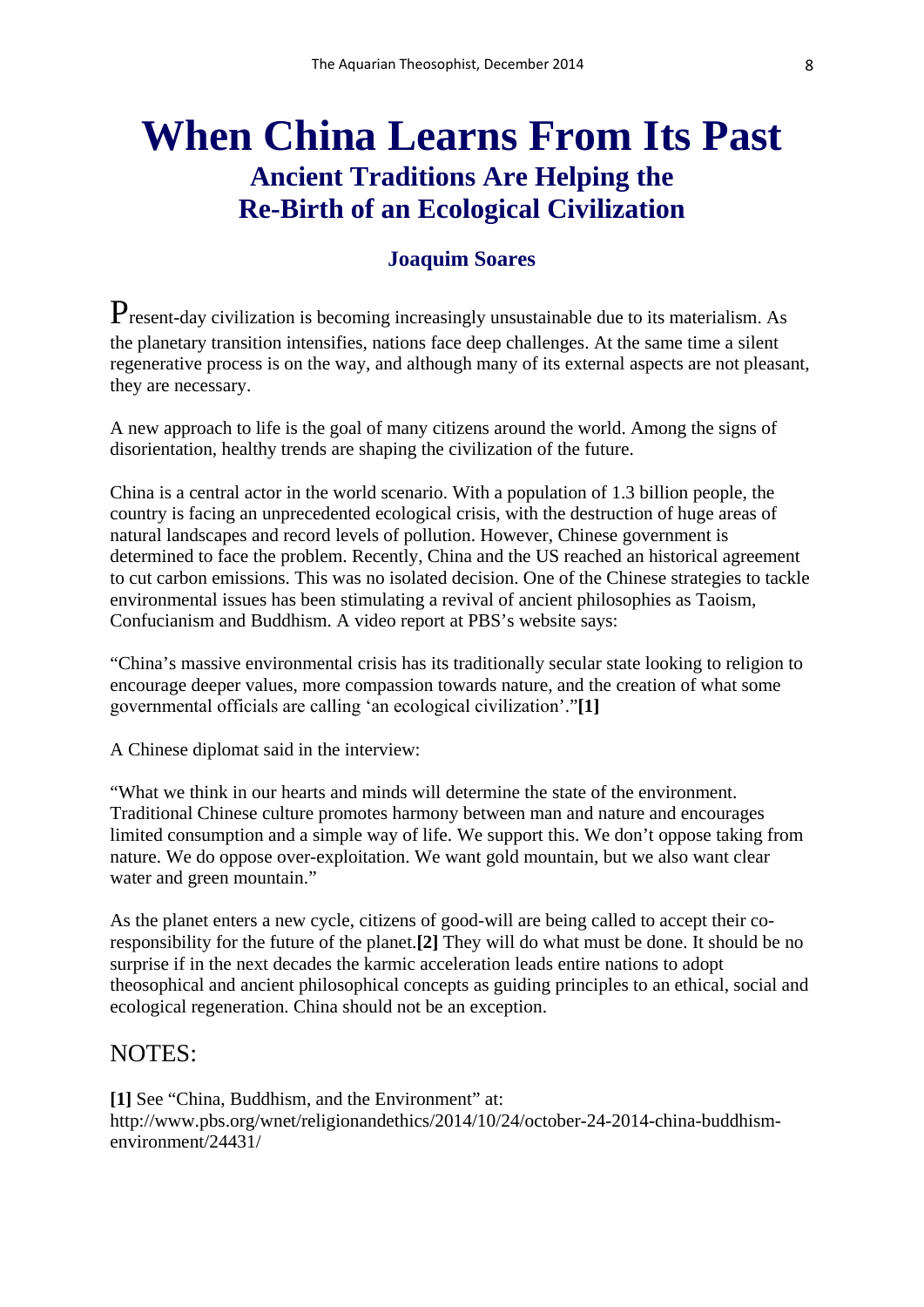**[2]** See the texts "The Coming of The New Cycle" and "Helena Blavatsky's Self-Criticism", both by Carlos Cardoso Aveline. They are available at [www.TheosophyOnline.com](http://www.theosophyonline.com/) and its associated websites.

000

# **Kahlil Gibran: A Few Untitled Verses**



What Death takes away No man can restore; What Heaven has blessed No man can punish; What Love has joined No man can divide; What Eternity has willed No man can alter.

*[The above verses are reproduced from p. 58 of "Tears and Laughter", by Kahlil Gibran, The Wisdom Library / The Philosophical Library, New York, 1949, 94 pages.]*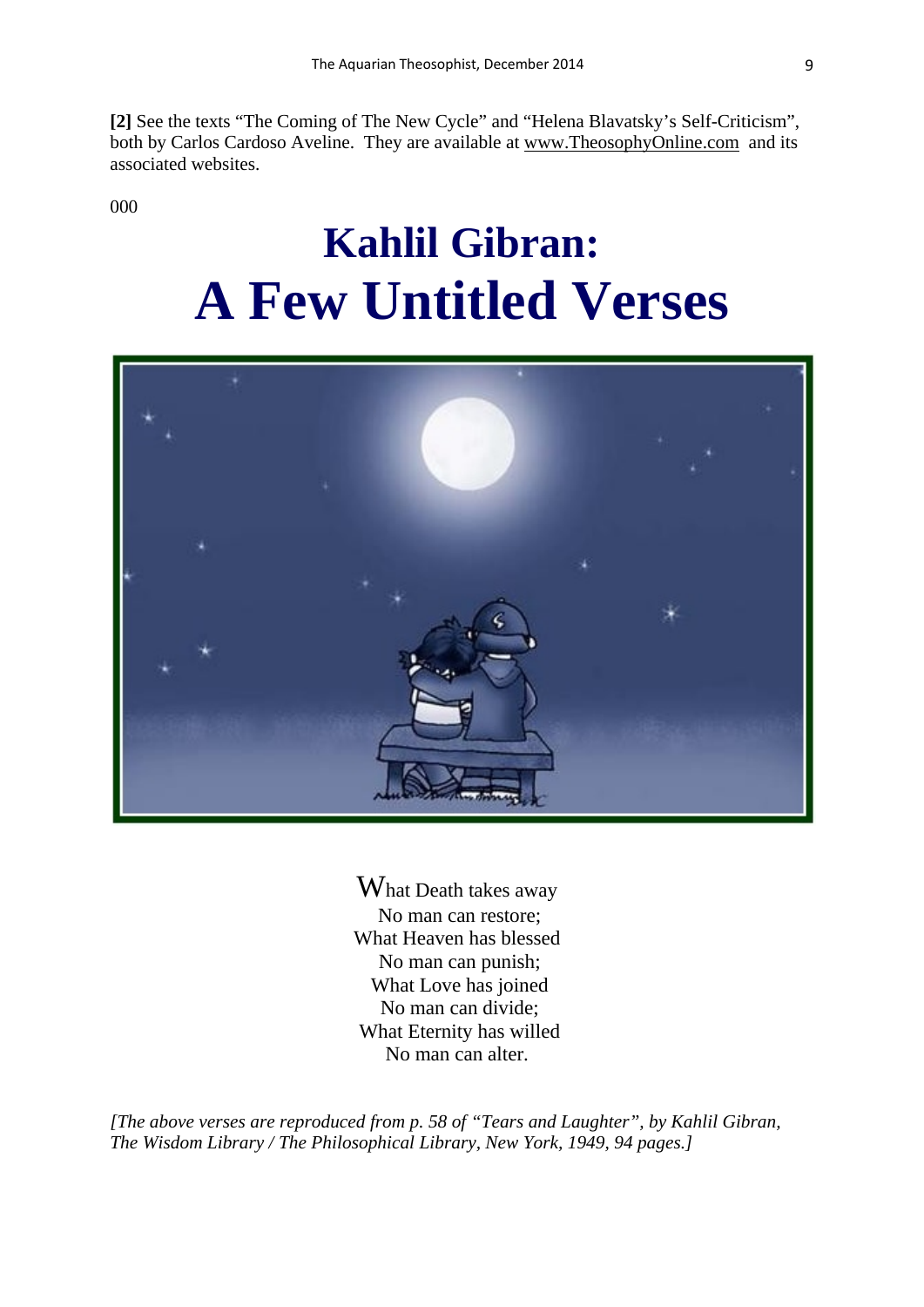### **Thoughts Along the Road Observing the Sacredness of Daily Life**



 $\ast$   $\mathbf{O}_{\text{ne}}$ 's will is strengthened by facing obstacles.

\* Detachment makes it possible to attain stability.

\* Goodwill, discernment and persistence are three factors in the formula for victory.

\* One for all, and all for one. And the law of reciprocity must be lived in the territory of a profound ethics and sincerity.

\* Love is the perception of a dynamic and creative unity, among whose practical results inner peace is central.

\* The secrets of life and death are the same, and one needs to learn how to die, in order to know how to live. **[1]**

\* Short term effectiveness is less important than the long-term one. True efficiency is often invisible because of one basic factor: it is not superficial.

\* Freedom from personal expectations is essential to the art of Right Action. Expectations are a key factor in distorting reality and destroying the balance in human relationships.

\* One cannot make progress towards truth by protecting error and falsehood. Illusions must be fought and this is often an ugly thing to see, outwardly. For its beauty is hidden.

\* The life of a student of theosophy makes it necessary to develop a degree of impersonality. He must concentrate his consciousness on its noblest possible point - situated in the heart and act from this point. **[2]**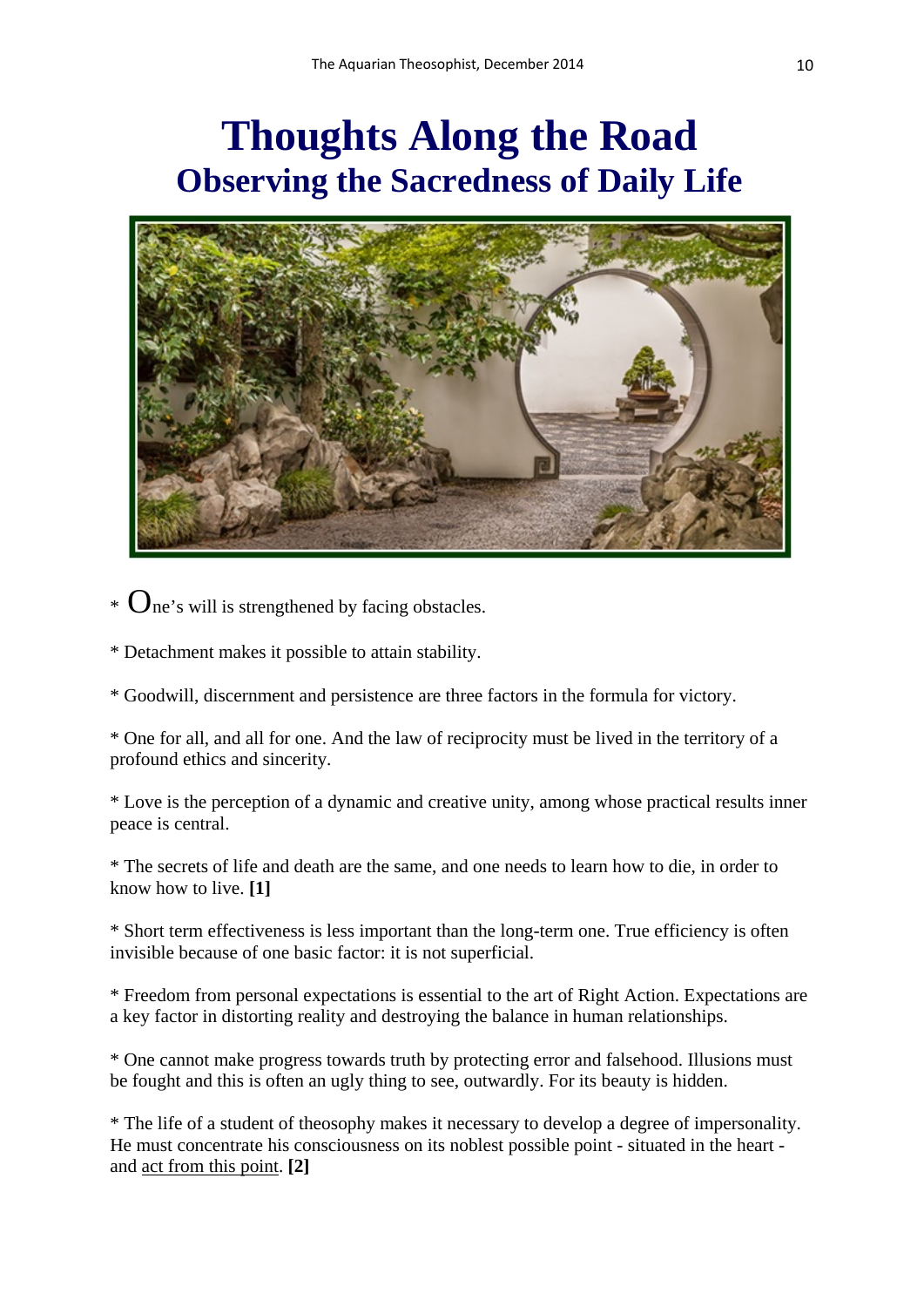\* Every single thought generates karma, and its consequences may be conducive to happiness or otherwise. Therefore the practice of right thinking is necessary for the student of theosophy to attain liberation from the causes of pain.

\* The only true temple exists in the mind and the heart of each individual. It is correct therefore to develop the will necessary to strengthen our relation to this inner sanctuary along the 24 hours of every day.

\* No one can avoid the law of karma using the self-deluding trick of not thinking about it, or by the use of elegant words. Whether one likes it or not, the way to happiness includes a conscious self-responsibility in every situation of life, both short-term and long-term.

\* A calm concentration of mind must be obtained while one develops his duties in daily life. Everything manifested is subject to the tidal waves of karma. Outer oscillation adds extra strength to inner one-pointedness.

\* Every authentic learning is an autonomous process, along which we must abandon our petillusions in order to obtain new and better points of view. And even these wider views of truth will be partial, and will have to be constantly re-examined in the future. **[3]** 

\* Total flexibility, and absolute firmness; unlimited renunciation, and a decision to victoriously defend that which must be defended; deep silence within, and the power to make the right mantra sound; these are a few qualities necessary to the Pilgrim along the road.

\* The first step to freedom is understanding. Before one can get rid of any form of ignorance, it is necessary to comprehend how it works and observe with detachment the cyclic, recurrent ways it expresses itself in daily life.

\* If one lives in a society whose citizens are constantly misled by anxiety, it may be a good idea to keep calm on one's own merit, to listen to one's heart and avoid automatic forms of behavior. Self-responsibility and an ability to make proper decisions in life are necessary in order to be better able to learn.

\* A kind attitude to all beings is essential to Chinese philosophy and theosophy as well. It does not include hypocrisy, as Confucius taught in ancient times and Lin Yutang clarified in the 20th century. A severe and kind frankness preserves respect; it helps prepare and maintain peace. Hypocrisy, on the other hand, tends to destroy mutual respect and tolerance and constitutes a central factor in the preparation of a foolish war, whether physical or not.

\* One has to know oneself, in order to forget oneself. And one must forget oneself, in order to make progress in the search for eternal truth. "To forget oneself" means to be able to practice self-observation with the eyes of an impersonal love for truth. Once this takes place, one easily concentrates mind and soul on the study of universal laws.

\* When the students of esoteric philosophy think they are suffering in an intense way, they must observe what level or sector of their consciousness feels pain. Is the pain situated on a noble level of perception, as in the uncomfortable feeling of having done something wrong? Of causing pain to an innocent, or of not being able to do something sacred he should have done? From such a pain good lessons emerge. Egotistic forms of pain, on the other hand,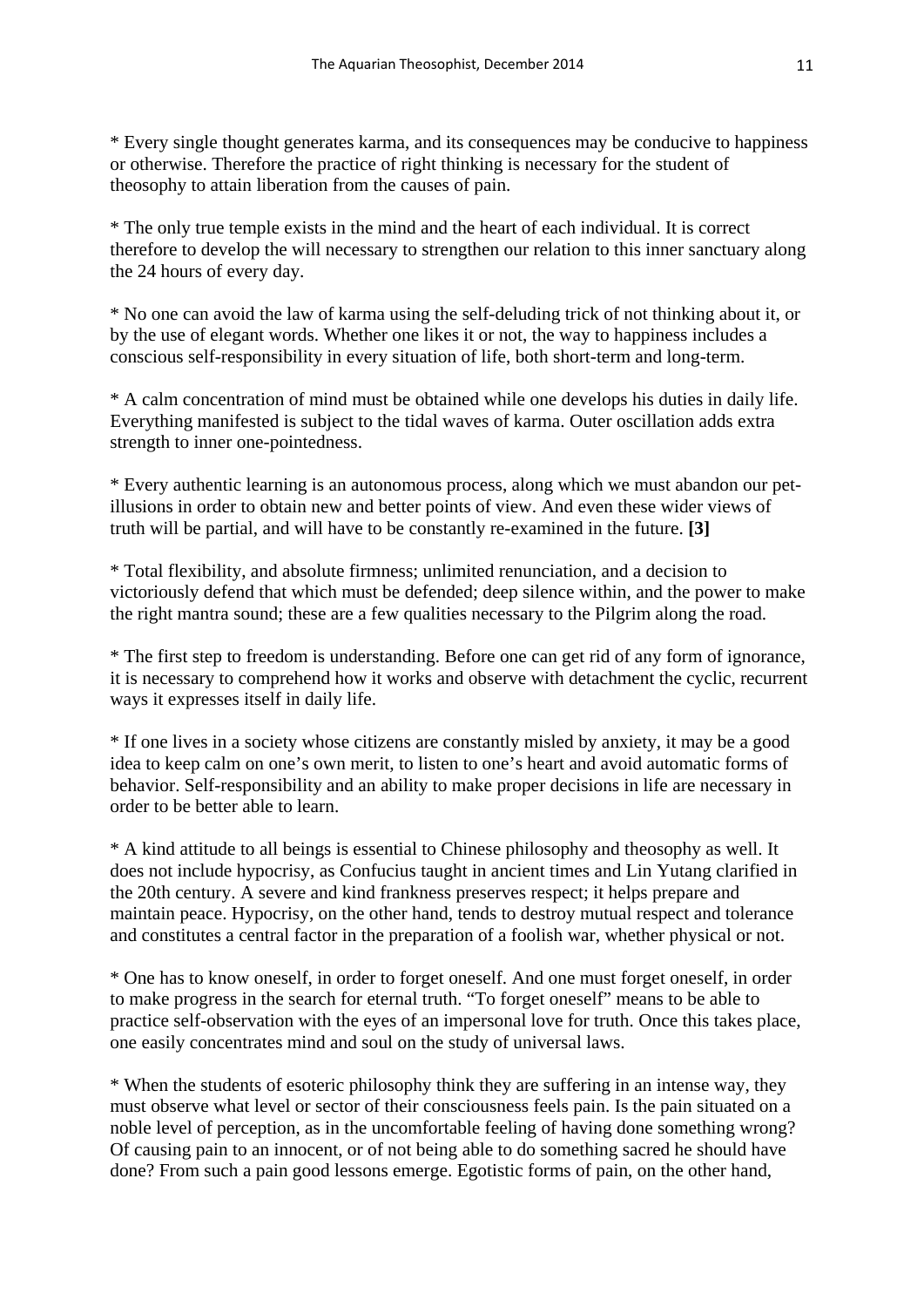should not make the student cry too much in self-pity. Emotional selfishness is not included in the teachings of theosophy. Compassion is the law of the universe.

#### NOTES:

**[1]** The same idea will be found at "The Mahatma Letters", TUP edition, Letter LXV, p. 365.

**[2]** Translated from the article "A Chave do Discernimento" ("The Key to Discernment"), in "O Teosofista", December 2014, p. 2.

**[3]** From the article "David Bohm, o Brasil e Krishnamurti", by Carlos Cardoso Aveline, which is available at [www.FilosofiaEsoterica.com](http://www.filosofiaesoterica.com/) and its associated websites.

## **Two Precepts from Helena Blavatsky**

 $*$   $H_e$  who wished to reach Buddhahood, and aspires to the knowledge of the Self-born, must honor those who keep this doctrine.

\* The wheel of sacrifice has Love for its nave, Action for its tire, and Brotherhood for its spokes.

*[Reproduced from the article "Precepts and Axioms from the East - 2", by Helena P. Blavatsky, which is available at our associated websites.]* 

### **Questions and Answers: Karma, Unity and Friendship**

### **1. On Finding Oneness**

A friendly reader asked the editors of "The Aquarian Theosophist":

"Why do you not find ONENESS with the Theosophical Society, Adyar?"

That was an indirect, polite reference to some of the articles in our associated websites which discuss the mistakes of the theosophical movement. They need to be corrected for the theosophical associations to move ahead and fulfill their duty towards mankind. One of the editors answered:

"Thanks. I find Oneness with the Theosophical Society, as I find all in Oneness with my Self. I also know that Oneness includes Contrast, Frankness, and liberty of thought."

In true friendship, frankness as to mistakes must be included. Otherwise what we have is politics, not true friendship.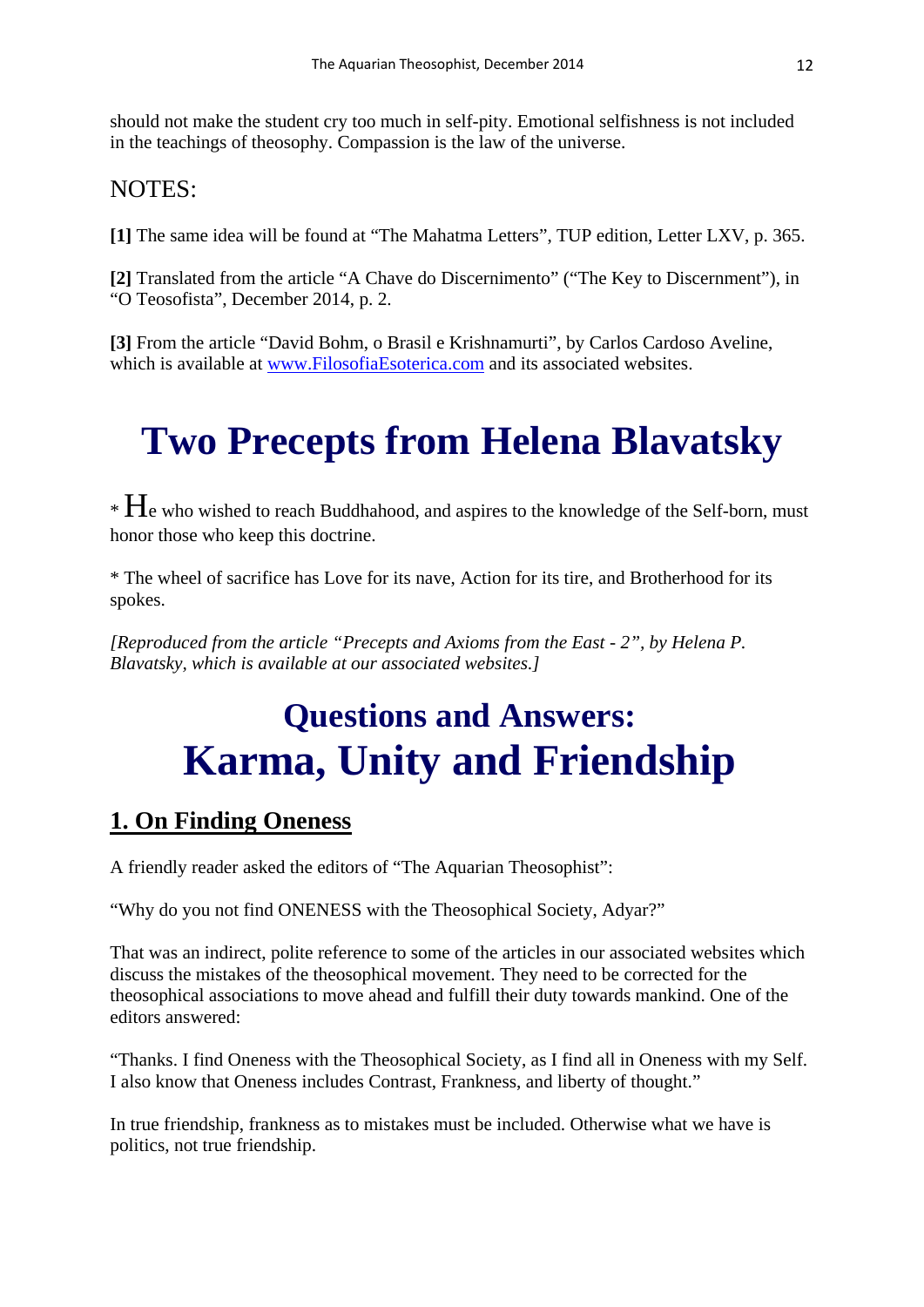### **2. Wise Men Obey the Law**

Another friend asked whether great sages do not create karma and therefore get rid of the Law of Equilibrium.

The answer is that nothing, nobody, and no wise person is, or can ever be, above the law of karma.

Besides, trying to avoid the Law of Karma and Justice is a central factor in anti-ethical magic. It has to do with the end of civilizations, as shown in the legends available on Atlantis. Nothing in the universe is lawless or out-of-law. Masters abstain from creating lower-self-karma because they do not have lower-selves as such. But the whole work of masters and the celestial hierarchies above them is subject to, and in harmony with, the Law of Karma. They all act, which is the same as to create karma. And they create Good Karma. Such is the vital cycle of the universe.

# **The Balance Between Sowing and Harvesting**



 $\mathbf{A}_s$  we say "what one plants, one harvests", we are talking about a symmetrical process. There is an invisible symmetry between being born and dying, between childhood and old age, the sky and the earth, the spiritual and the material. The love between a man and a woman constitutes a symmetrical whole: this is why it can produce another life. In any given situation, we need to find the axis of symmetry in order to attain to plenitude and peace.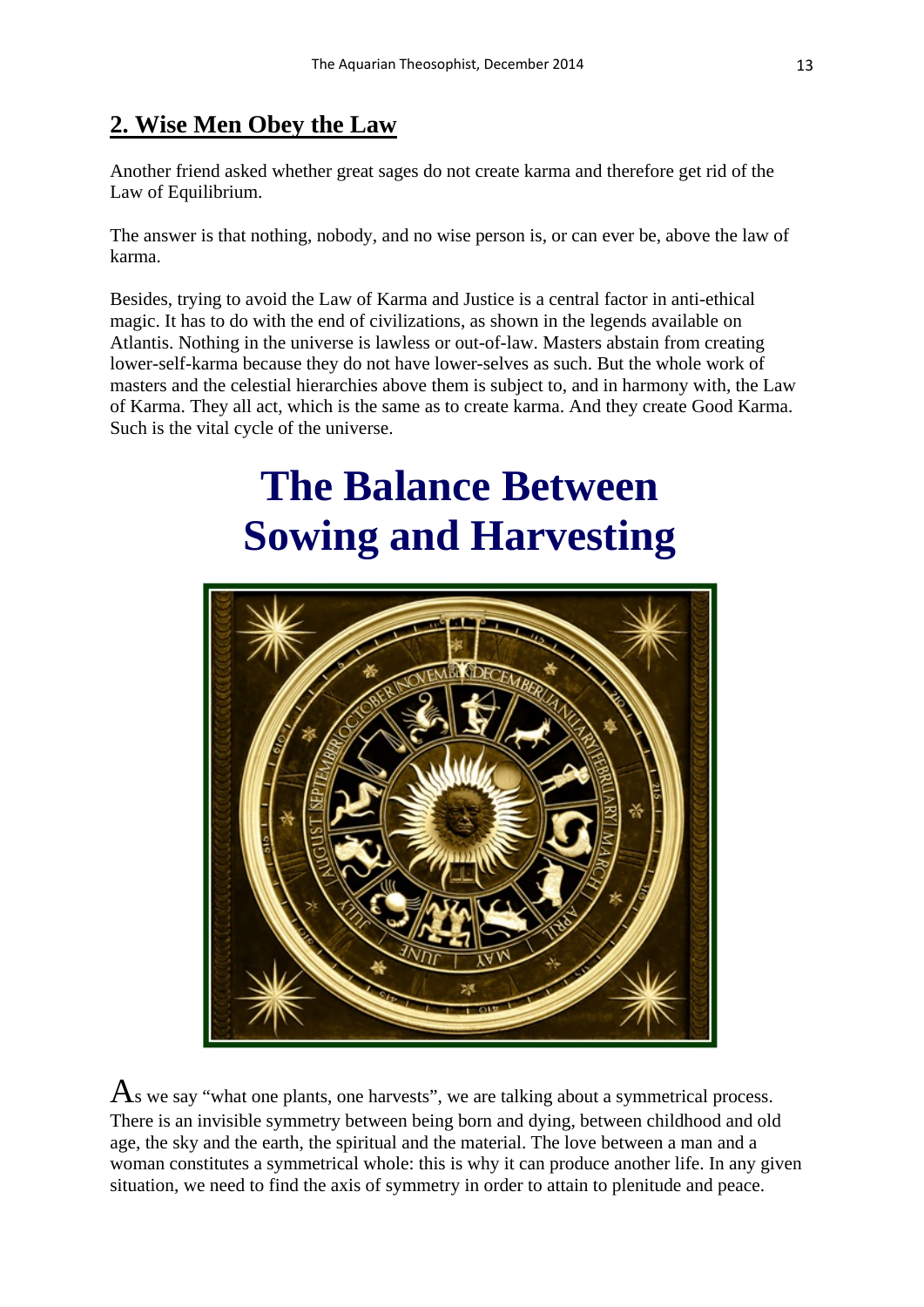In the circle of the Zodiac, each sign has its symmetrical opposite. The virtues and lessons of every sign exist in proportion and in symmetry to the lessons and virtues of the sign directly opposite. Pisces teaches the perception of life as a whole, while Virgo develops our critical vision and perception of details. In Aries we learn about courage, struggle, and pioneer action; in Libra we seek for peace, justice, and equilibrium. Taurus transmits stability, and Scorpio inspires transmutation. Gemini teaches about mental flexibility, and Sagittarius gives us lessons about one-pointedness. Cancer gives us the love and sensibility of the Moon, while Capricorn transmits the rigour and discipline of Master Saturn. Leo shows us how to gather things together and how to gather strength; Aquarius teaches us about liberation, independence and self-reliance.

We need all of the lessons. This is why human soul makes a peregrination around the zodiac, successively inhabiting each Celestial House. It must learn from them all, until it knows the center of the wheel of universal life and dwells in a soul-dialogue with it.

Besides human body, the bodies of plants and animals also possess axes of symmetry. What is on the left side of a living body is proportional to what is on the right side, and each being is a summary of the planet and of the solar system.

The axis of the Earth is an axis of symmetry. The daily movement of the Earth around its axis constantly renews the contact of the planet with the moral and spiritual forces that govern the solar system.

The annual peregrination of the Earth around the Sun obeys to an axis of symmetry which is reflected, as we saw, in the opposite Houses of the Zodiac. Everything that exists in the universe develops creatively and in accordance with the Law of Equilibrium, whose popular name is law of karma. The emotional world of humans is far from being an exception.

#### 000

Reproduced from the article "**The Law of Symmetry**", by C.C. Aveline, which can be found at [www.TheosophyOnline.com](http://www.theosophyonline.com/) and its associated websites.

#### 00000

### **The Daily Battle**

"There is nothing like one day after the other", says a proverb. And there isn't, indeed. One can have more information, or less, on the art of living and the road to wisdom. Such information may be reliable or not. In any case, the great battle one has to face is the single battle of each new day in life. The struggle for right action is simultaneously physical, emotional and mental. One must establish better habits. It is necessary to reduce or eliminate wrong patterns of vibration. By preparing himself through correct actions (….) an individual purifies his instrument - the lower self - and gets gradually rid of unnecessary illusion and pain.

[From the article "The Daily Battle", which is available at [www.HelenaBlavatsky.Org](http://www.helenablavatsky.org/) .]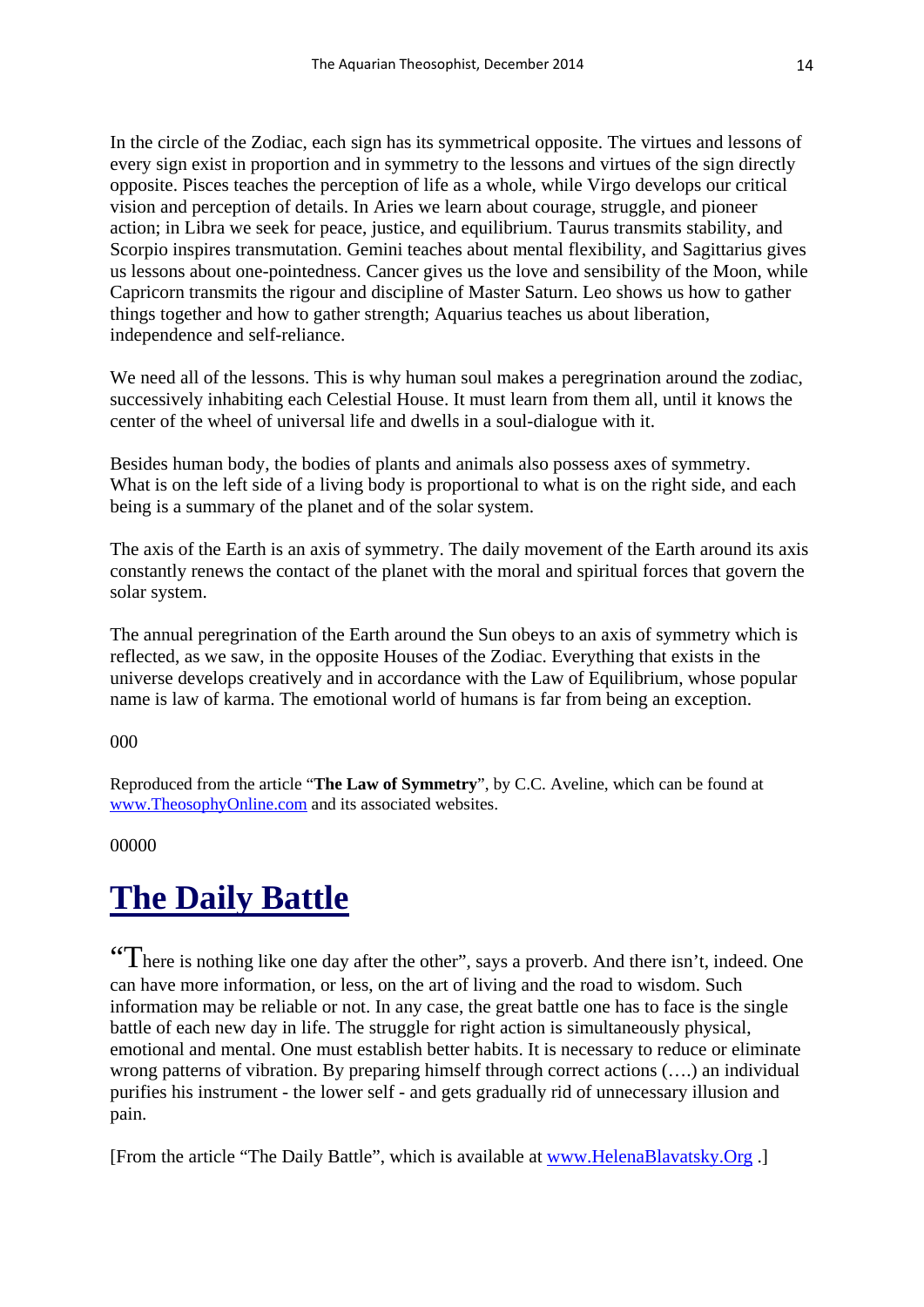### **Knocking at the Door of 2015: Christmas Eve and the New Year**



Christmas and New Year's season may have a strong inner meaning for those who have eyes to see. The 12 months' round corresponds to a whole cycle in our existence. A page is turned in the book of life, and some people get tempted to make the time-honoured Pythagorean examination:

"What good have I done? What mistakes? Will I renew and keep my vows to act in the best way I can in the next year?"

Indeed, the end of any cycle and the beginning of a new one is always a good occasion to evaluate our progress in learning and to make new resolutions. H.P.B. wrote: "And let no one imagine that it is a mere fancy, the attaching of importance to the birth of the year."

She added:

"The earth passes through its definite phases and man with it; and as a day can be coloured so can a year. The astral life of the earth is young and strong between Christmas and Easter. Those who form their wishes now [*id est*, in December-January] will have added strength to fulfill them consistently." **[1]**

Our perception of time expands at every end of a cycle. It seems we get face to face with other similar moments, past and future. While you turn over a leaf in the book of your life, you get a sense of what were the previous pages, and you have a dialogue with the seeds of future. Christmas' time leads you into a different dimension in time. In some cases a repetition of the same old celebrations around us cause a strange sense of *déjà vu* which expands our perception. It brings us recollections of the past and perhaps some feelings about times yet-to-be.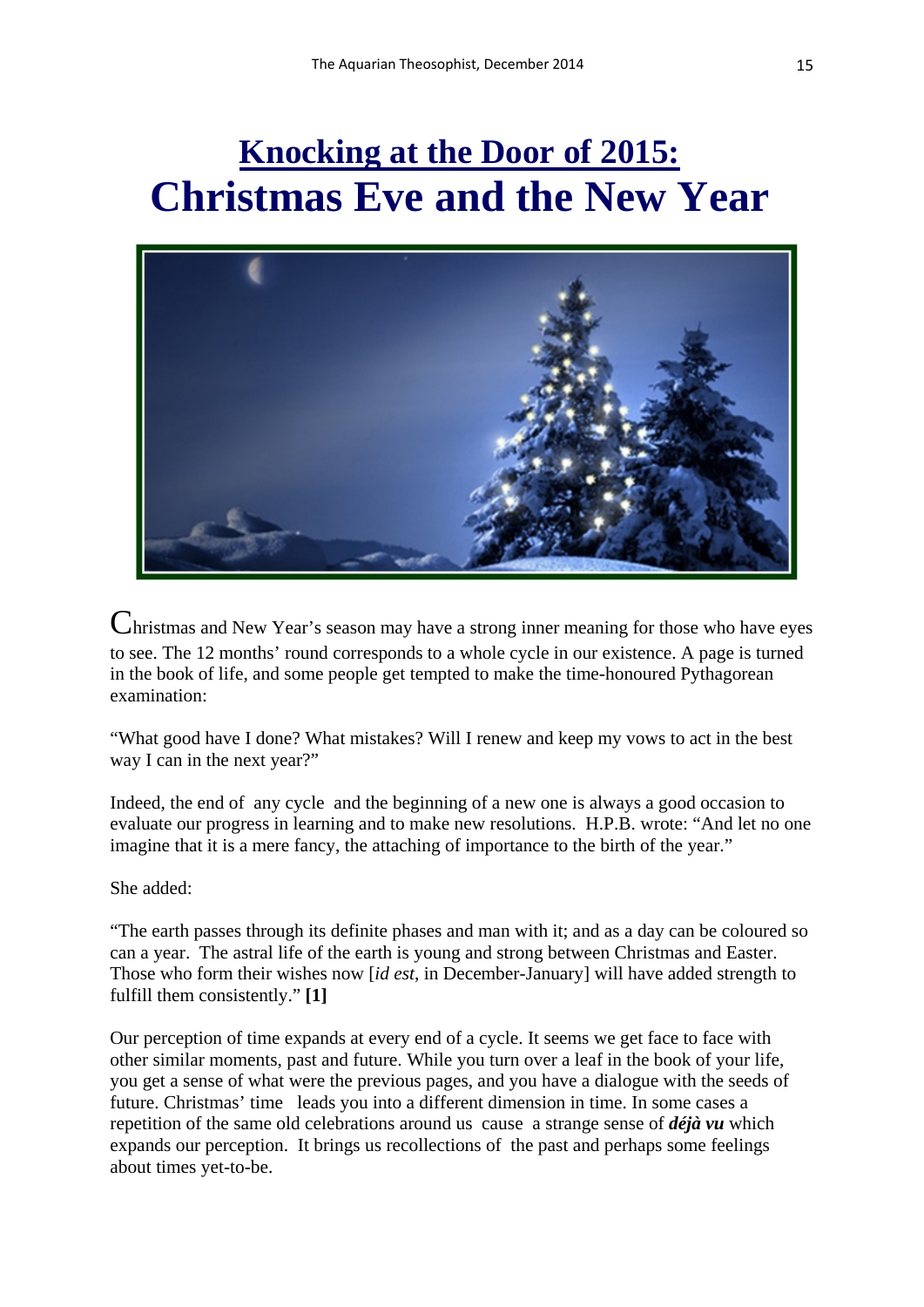It is true that any attachment to past things is dangerous, and H.P.B. made a warning, while writing about an ending year:

"Let it go, with its joys and triumphs, its badness and bitterness, if it but leave behind for our instruction the memory of our experience and the lesson of our mistakes. Wise is he who lets 'the dead Past bury its dead', and turns with courage to meet the fresher duties of the New Year; only the weak and foolish bemoan the irrevocable." **[2]**

A thoughtful examination of the past can give us valuable lessons and clues as to future patterns of vibrations, in a much bigger dimension of time - and perhaps a glimpse of eternity itself.

#### NOTES:

**[1]** H.P. Blavatsky, in the article "1888", published in the pamphlet "Theosophical Objects, Program and Organization", The Theosophy Company, Los Angeles, USA, 37 pp., see p. 9. The article "1888" was also published in the "H.P. Blavatsky Collected Writings", TPH, volume IX, pp.  $3-5$  (see p. 5).

**[2]** "H. P. B. Collected Writings", TPH, vol. III, 1995, p. 01.

000

The above paragraphs open the article "On Christmas Eve and the New Year", which can be found in the List of Texts in Alphabetical Order at [www.TheosophyOnline.com](http://www.theosophyonline.com/) and its associated websites.

# **The New Texts in Our Websites**



This is the monthly report of **[www.TheosophyOnline.com](http://www.theosophyonline.com/)** and its associated websites, valid for December 22nd.

There are four items in French: three books and one text. In Italian, we have thirteen items, including twelve articles and one book. In Spanish, there are 43 items, which include 40 texts and three books. **[1]**